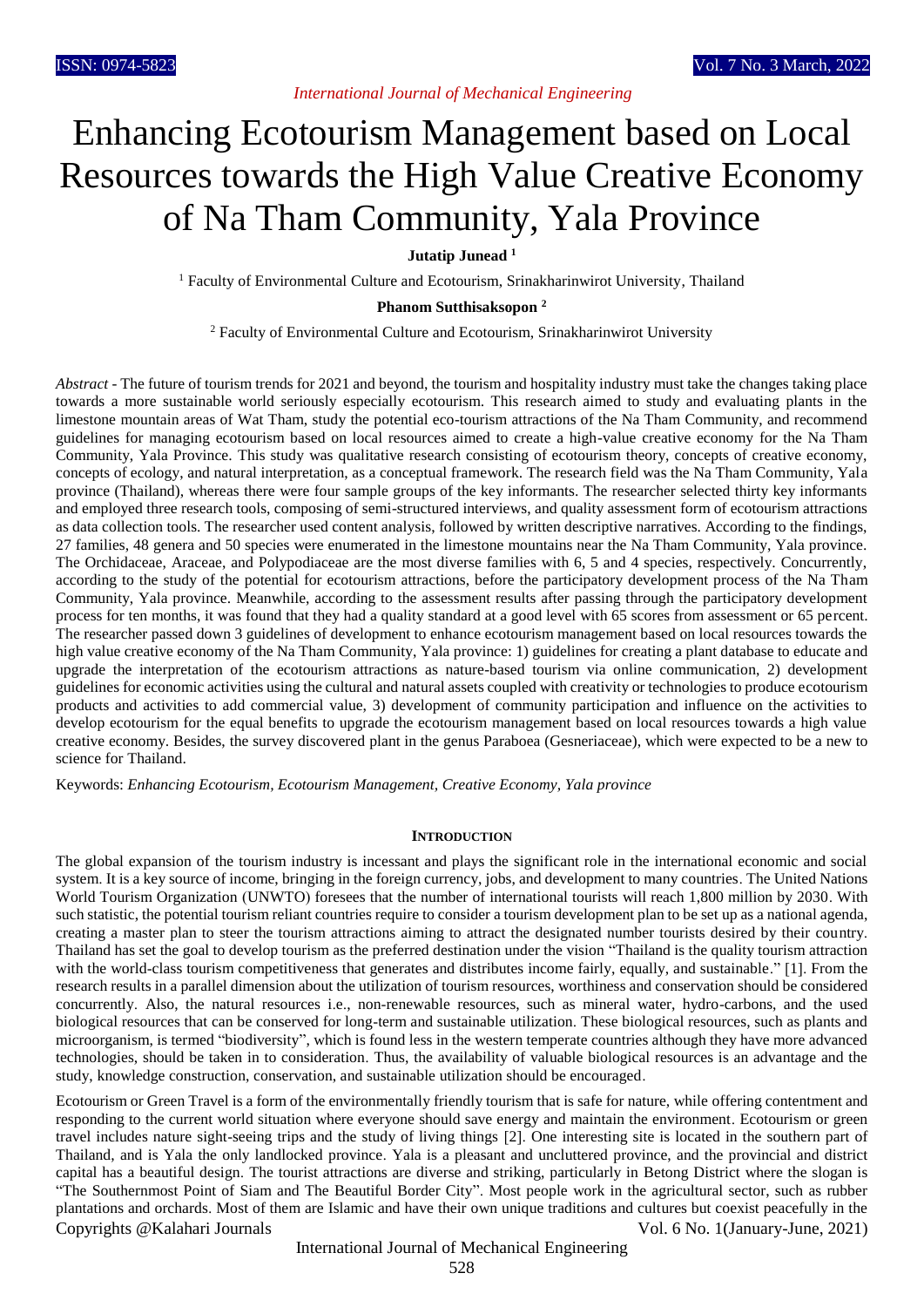multicultural environment. For this reason, the researcher foresaw the significance of the Na Tham Community as a community with abundant natural resources, traditions, cultures, wisdom, foods, fruits, and a long history of the reclining Buddha at "Wat Khuha Phimuk" or "Wat Tham", where the over 1,000-year-old mural is situated. That makes this place have the innate potential to become an ecological, cultural, and historical tourist destination. Therefore, the researcher was interested to study the plants in the limestone mountain area of Wat Tham, Muang District, Yala province. Also, to compile a list of products from community resources showing the identity of plants and sustainable biodiversity in the area to support the development of ecotourism. Further, the researcher elected to explore the community's potential and green-tourists' demand to create ecotourism participatory management innovations based on the local resources to add value to tourism and service products with creativity and technology. The primary focus was to provide guidelines and plans for the development of a tourism industry connected with ecotourism to add value to the activities and strengthen the management potential of local entrepreneurs, also to access modern marketing methods for long-term sustainable income generating. The marketing gap from the potential of Thailand tourism industry applies and offers the opportunity to distribute income to communities in the border southern provinces. This to assist the communities to be well-prepared for a grassroots economy and community industry and to develop competitive advantage among the quality tourism industry, which is the creative, culture, and high value services industry according to the 4.0 Thailand Development Strategy[3].

The research results will be very useful for the development of ecotourism based on local resources to create a high value creative economy for the Na Tham Community, Yala province in different dimensions to support the development of creative ecotourism with the cultural identity, diversity of local plants, and assist the government agencies concerned with tourism in Yala province to attract tourists. The research results could be used as a tool for enhancing competitiveness among the tourism businesses, providing benefits to the community, entrepreneurs, and tourist attraction owners to recognize the strengths, weaknesses, opportunities, and threats to tourism activities. The development guidelines provide a mechanism to navigate the development of management, marketing promotion, and quality of tourist attractions. There are benefits for the tourist who will receive services that fulfill their desires, get a positive experience in ecotourism, and have wonderful travel that is worth the cost.

# **RESEARCH OBJECTIVES**

1. To study and evaluate plant diversity on limestone hill of Wat Tham of Na Tham community, Yala province.

2. To study the potential ecotourism attractions of the Na Tham community, Yala province.

3. To recommend management guidelines for ecotourism based on local resources towards creating a high value creative economy for the Na Tham community, Yala province.

# **LITERATURE REVIEW**

- 1. Tourism Theory [4] explained that tourism is travel from a regular residence to other locations temporarily. It is voluntary travel, non-business related nor with an income earning purpose. It is in line [5] who clarified that tourism is the travel from a regular residence temporarily and voluntarily to change the living environment or conduct non-occupational or non-habitation related activities. Moreover, McIntosh, [6] that tourism is the outcome of the circumstances or the association derived from the interaction between tourists and service businesses that relate to activities that satisfy the tourists or visitors.
- 2. Ecotourism Theory The World Tourism Organization [7] proposed the concepts of ecotourism as follows. 1) It is tourism concerned with nature. 2) Knowledge providing and interpretation are involved. 3) It is tourism activities for a small group. 4) It minimizes the effects on nature while offering benefits to the local community. 5) It raises the awareness of conservation. Other than these five concepts, the researcher studied the concept presented by [8] which stated that ecotourism activities involve learning and natural experience. Some activities have the obvious characteristics of ecotourism, whereas some might be on the borderline and the components, objectives, and services should be considered for what they are aimed at and how such as for relaxation, studying, adventure, sports, entertainment, and experience, etcetera. However, the implemented the concept to the ecotourism development at Na Tham Community, Yala province in terms of the utilization of tourist attractions.
- 3. Natural Interpretation Theory The study pointed out the natural attractions management for the highest benefits according to the ecotourism management principle. Consequently, tourists or visitors had learnt something. The development of tourist attractions to a learning source is the basis of information and experience to support a learner pursue knowledge and have continuing extensive self-learning to enhance them construct the learning process and serve as the learning center [9]. A significant step to support such a process is the interpretation. [10], the Father of Natural Interpretation, stated that interpretation is the operation that is not in the interest of the area users. Further, natural interpretation is the key activity that allows visitors to learn about the area, ecosystem, and natural resources to be impressed and have an awareness of conservation [11]. Natural interpretation conveys and relays the facts or is the tool for the public or tourist to perceive the significance of natural resources, have a common understanding and amiability during rambling along natural trails. Thus, appropriate naming of a trail should be taken into consideration when creating the interpretative media. The names should connect with the prominent point of the area. The introduction to the trail, the display of trail layout, and the elucidations along the trail highlight the relationship between the living and non-living things which are the components of environment [12]. The designation of a natural trail, in any area, aims to prevent tourist loss or leaving the excursion. The trail should be convenient, without danger to prevent accidents, and avoid the damage to the surrounding plants and animal. Signs should be displayed along the trail, plus name plates of the plants and the tourist regulations [13]. The goal of natural interpretation is to educate the visitors or tourists, which is the foundation of understanding and awareness that will finally construct the skills or practice automatically [14]. For this reason, the natural interpretation theory directed the researcher to the development of ecotourism attractions interpretation of the Na Tham Community, Yala province unambiguously.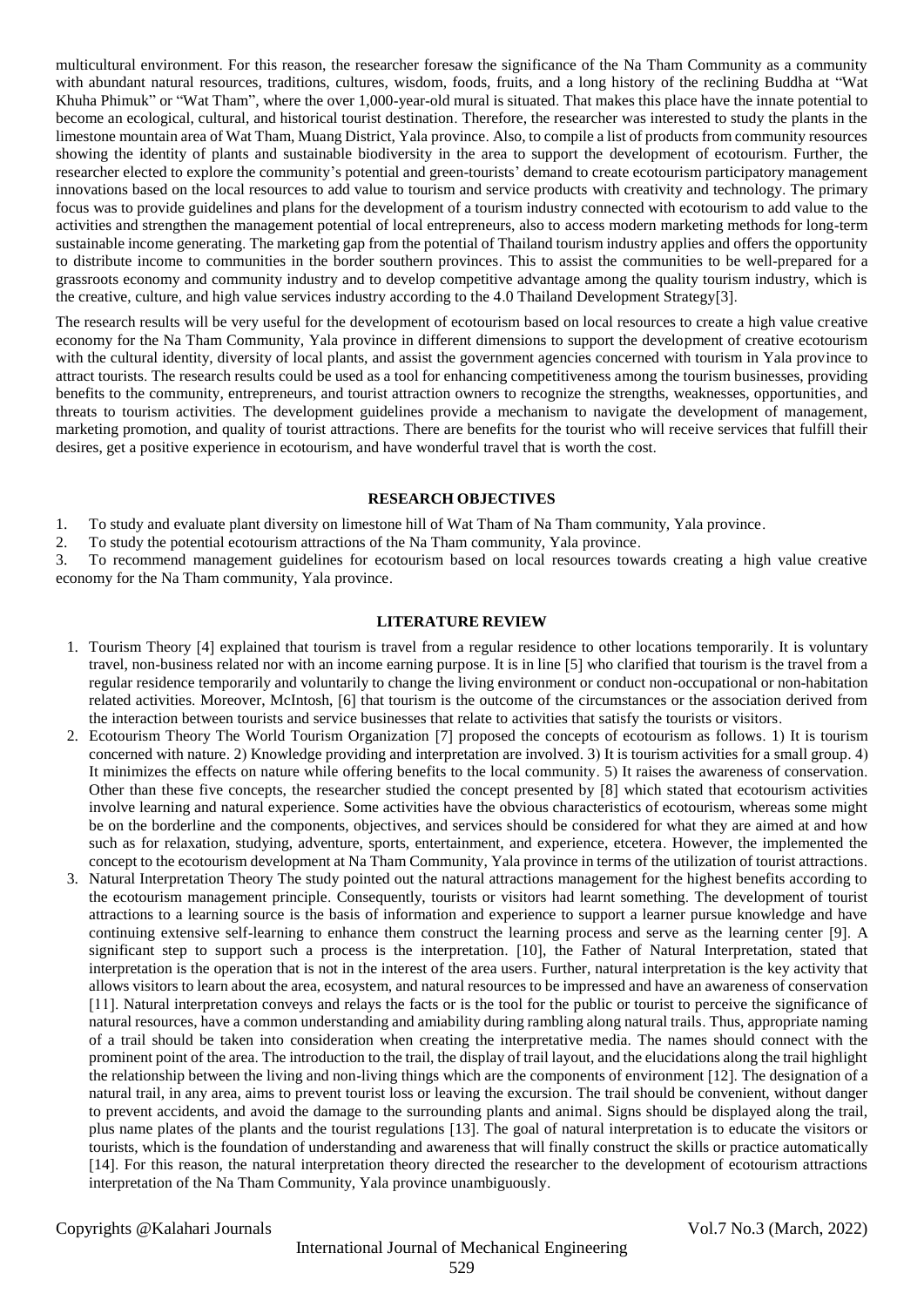- 4. Concepts of a creative economy The study showed an interesting explanation from "World Creative Hub" [15]. who defined the meaning of creative economy as "the economy including the industries founded on the creativity, skills and proficiency, and talent, which are valuable for establishing the wealthiest and jobs, that are accumulated and passed along from generation to generation under intellectual property protection." Likewise, [16]. clarified that the core of creative economy comprising economic activities creating new things or interpretation regardless of cultural-related concepts that would start an industry based on the creative economy and eventually developed into the "creative industry" that launches the ecosystem of creativity comprising local resources and the social system supporting the creativity. The researcher implemented the creative economy concept by introducing the community to use local resources to increase their economic value and raise awareness of local resources' value. Communication in the participatory process was applied to lead the development of the social system, promoting a sustainable creative economy.
- 5. Concepts of ecology and plant society in the Yala limestone mountain. The mountain area in Thailand occupies 150,322.45 km2 or 93,951,533 rai, accounted for 29.3% of the entire country area. The larger mountains are limestone, granite, and sandstone mountains and are found throughout the country [17]. Limestone mountains have their own characteristics; they are knotty mountains and in some areas have sharp and wavy tops. Some have a high cliff and short channels, underground water courses, caves, and sinkholes (Rattana, 2011). These outstanding characteristics make the mountains interesting in terms of the diversity of living things and the trace of human civilization. Limestone mountains occupy 12.5 million rai area or 4% of Thailand. they are mostly found in Kanchanaburi, Tak, Lumphun, Chiang Mai, Mae Hong Son, and Saraburi. The smaller mountains occupy less than 10,000 rai or single mountains that are within the plain areas and not involved in other ecosystems. For this reason, it is a supportive factor of new development. In addition, the living things at the limestone mountains have specific features that match the environment, producing endemic species dispersed within a limited area or area with a low populace. Some are classified as rare species or in the endangered group [18]. A report from Thailand Red Data: Plants illustrated that there were 800 kinds of the endemic species in Thailand, of which 180 kinds (22.5%) were found only at limestone mountains. The researcher applied all above concepts as the guidelines and primary data to study the plants at the limestone mountains area of the Na Tham community, Yala province.

# **RESEARCH METHODS**

This research applied the qualitative research methods.

## *A. Key Informants*

Purposive sampling was applied along with the snowball selection method to select the qualified key informants. The list of the persons who held similar qualifications was mentioned by the key informants during their interview to collect sufficient data for the analysis. Data were collected from willing and voluntary informants only, to gain actual and solid opinions from all related sectors to tourism in Yala province and members of the Na Tham community. As a result, 30 key informants were selected [19].

## *Tool Construction and Quality Check*

The research tools used to collect data included a semi-structured interview form, a quality evaluation form of ecotourism attractions, and an evaluation form of plants in the limestone mountain area. The guidelines for setting the key questions were based on the concepts, theories, and researches related to ecotourism and the audit of a quality standard of ecotourism attractions.

## *B. Data Collection*

The data were collected from two sources.

1. Primary data were collected from the semi-structured interview form, the quality evaluation form of the ecotourism attractions by the field trip to the limestone mountain area adjacent to the Na Tham community, Yala province. Information of plants in the limestone mountain area close to the Na Tham Community and surrounding areas were collected using the evaluation form of plants. A survey was conducted in the study area. The data and reports from the relevant researches, questioning community members and the area survey were the sources of data for considering the selection of the plot area for data collection. The route and plants survey in the study area was conducted to set the temporary plots and determine the best natural trail. The biodiversity of plants was studied by collecting plants with perfect leaves, flowers, fruit, and seeds (if any) from the sample plot to get a sample of dry and wet plant specimens to examine and define the type. A minimum of three samples per one type were collected for plant species analysis. The group discussion with the key informants, relevant people to ecotourism management, the community of Na Tham, and participant observation at the attractions where eco-tourists had visited.

2. Secondary data was collected from the related documents and information since 2017 to 2020 from the Ministry of Tourism and Sports (Department of Tourism), Tourism Authority of Thailand, Thai Ecotourism and Adventure Travel Association (TEATA), and the Designated Areas for Sustainable Tourism Administration (Public Organization).

# *C. Abbreviations and Acronyms*

Content analysis was applied to analyze the qualitative data by following these steps.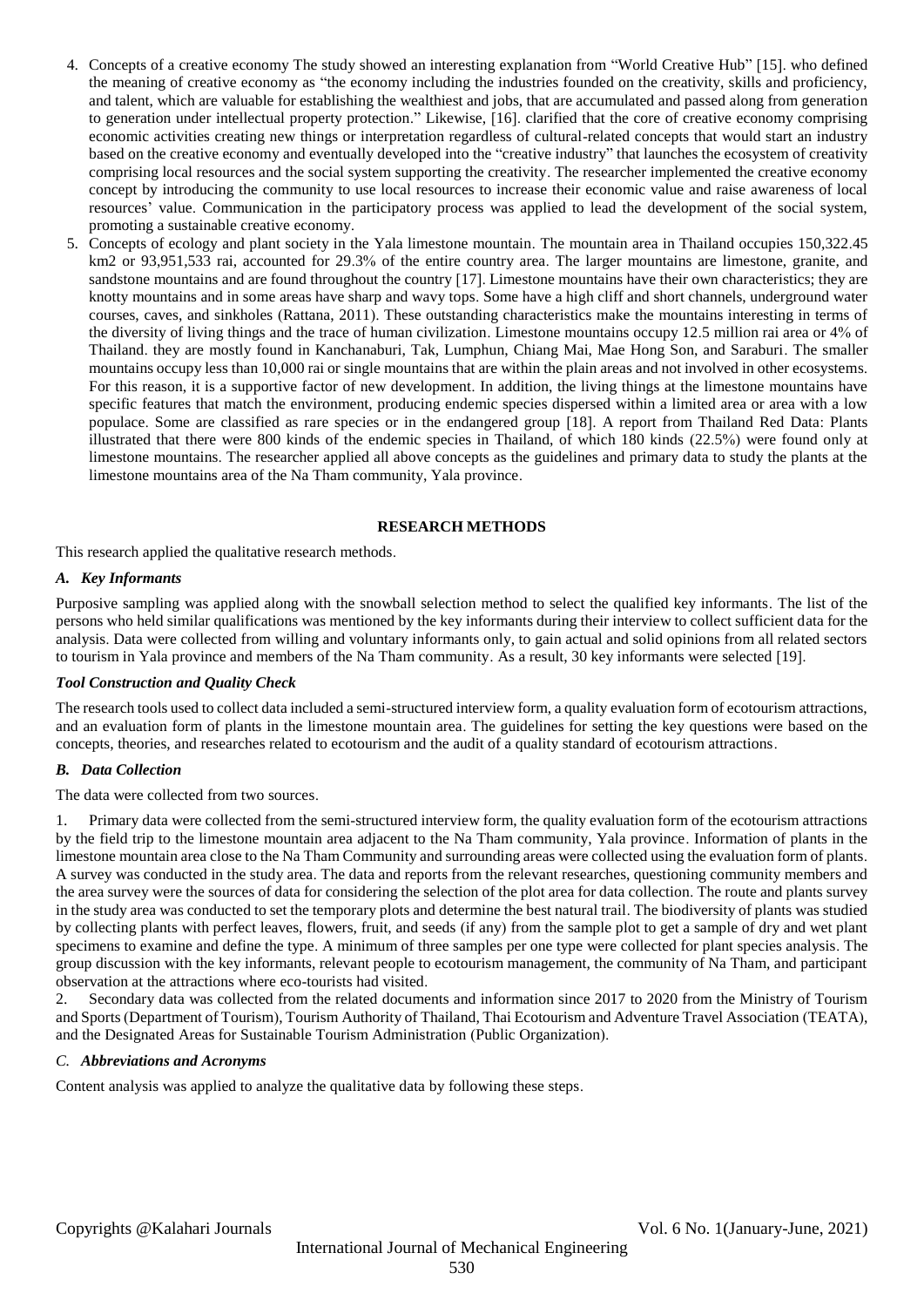- 1. The data obtained from the in*-*depth interview, group discussion, and participant observation should be accurate and represented the current state*-*of*-*the research field*.*
- 2. The data should be recorded in detail by using the descriptive record based on the researcher*'*s observation or the interview with the informants*.* These were the raw data*.*
- 3. The key informants checked the data *(*member checks*).*
- 4. The triangulation method was used to determine the reliability of data from the different sources *[*20*].*

The analysis of plants in the limestone mountain area at Wat Tham and surrounding areas involved analysis to determine the plant names, the analysis and selection of the kinds of plant and a suitable area for natural interpretation media, and the report and research summary to propose the management guidelines for ecotourism based on the local resources towards generating a high value creative economy for the Na Tham community, Yala province. Abbreviations and Acronyms

# **RESEARCH RESULTS**

1) The research and evaluation of plant diversity on limestone mountain at Wat Tham, Na Tham community, Yala province were provide.

The area of Wat Tham, Na Tham community, Yala province is limestone outcrop with dry evergreen forest . The present study revealed 27 families, 48 genera and 50 species. The Orchidaceae, Araceae and Polypodiaceae are the most diverse families with 6, 5 and 4 species, respectively.

Based on field study of plant diversity on the limestone mountain at Wat Tham, the group discussion was criticized the outstanding of plants and collected some reasonable plants for learning along the nature trail at Wat Tham, Na Tham community, Yala province, as shown in Table 1.

**Table 1** : Outstanding plants for the learning station along the ecotourism trail of Wat Tham, Na Tham cmmunity, Yala province.

| No.   | Local name        | Family         | <b>Botanical name</b>                                                                                                                                                                   | <b>Character analysis for nature</b><br>interpretation                                                                                                                                                                                                                            |
|-------|-------------------|----------------|-----------------------------------------------------------------------------------------------------------------------------------------------------------------------------------------|-----------------------------------------------------------------------------------------------------------------------------------------------------------------------------------------------------------------------------------------------------------------------------------|
| $1$ . | เปราะป่า (ตอกขาว) | Zingiberaceae  | Kaempferia pulchra (Ridl.)<br>Ridl.                                                                                                                                                     | This plant is one of Thai Peacock ginger<br>that found only in the southern Thailand.<br>leaf pattern is conspicuous.<br>The<br>Moreover, the habitat of this plant is<br>interesting.                                                                                            |
| 2.    | ลี่สม             | Phyllanthaceae | Actephila collinsiae W.Hunter<br>ex Craib                                                                                                                                               | Actephila collinsiae is endemic to<br>Thailand. Only 3 species in this genus<br>were found in Thailand. The distinct<br>characters are sepal extended in fruit and<br>the leaves of a fine glossy green above<br>and glaucous beneath.                                            |
| 3.    | มะลิเขี้ยวงูเล็ก  | Oleaceae       | Jasminum nervosum Lour.                                                                                                                                                                 | Jasmine is a genus of shrubs and vines in<br>the olive family (Oleaceae). This is only<br>one of vine Jasmine in Wat Tham<br>They<br>look<br>mountain.<br>limestone<br>spectacular when they have<br>many<br>flowering.                                                           |
| 4.    | ชาฤาษี            | Gesneriaceae   | Paraboea sp.                                                                                                                                                                            | This species was found on the hilltop. It's<br>quite interesting, perhaps it is a new<br>species or new record for Thailand. The<br>flower of this plant also looks very<br>elegant.                                                                                              |
| 5.    | กล้วยไม้          | Orchidaceae    | 1. Crepidium prasinum (Ridl.)<br>Szlach.<br>2. Habenaria sp.<br>3. Pinalia sp.<br>4. Coelogyne sp.<br>5. Dendrobium indivisum<br>(Blume) Miq.<br>6. Micropera pallida (Roxb.)<br>Lindl. | Orchids are one of the most popular<br>flowering plants in the world. The hilltop<br>of Wat Tham limestone mountain is a<br>hotspot of Orchidaceae. Many orchids<br>are found here as the orchid park.<br>Furthermore, some terrestrial orchids are<br>found on the uphill trail. |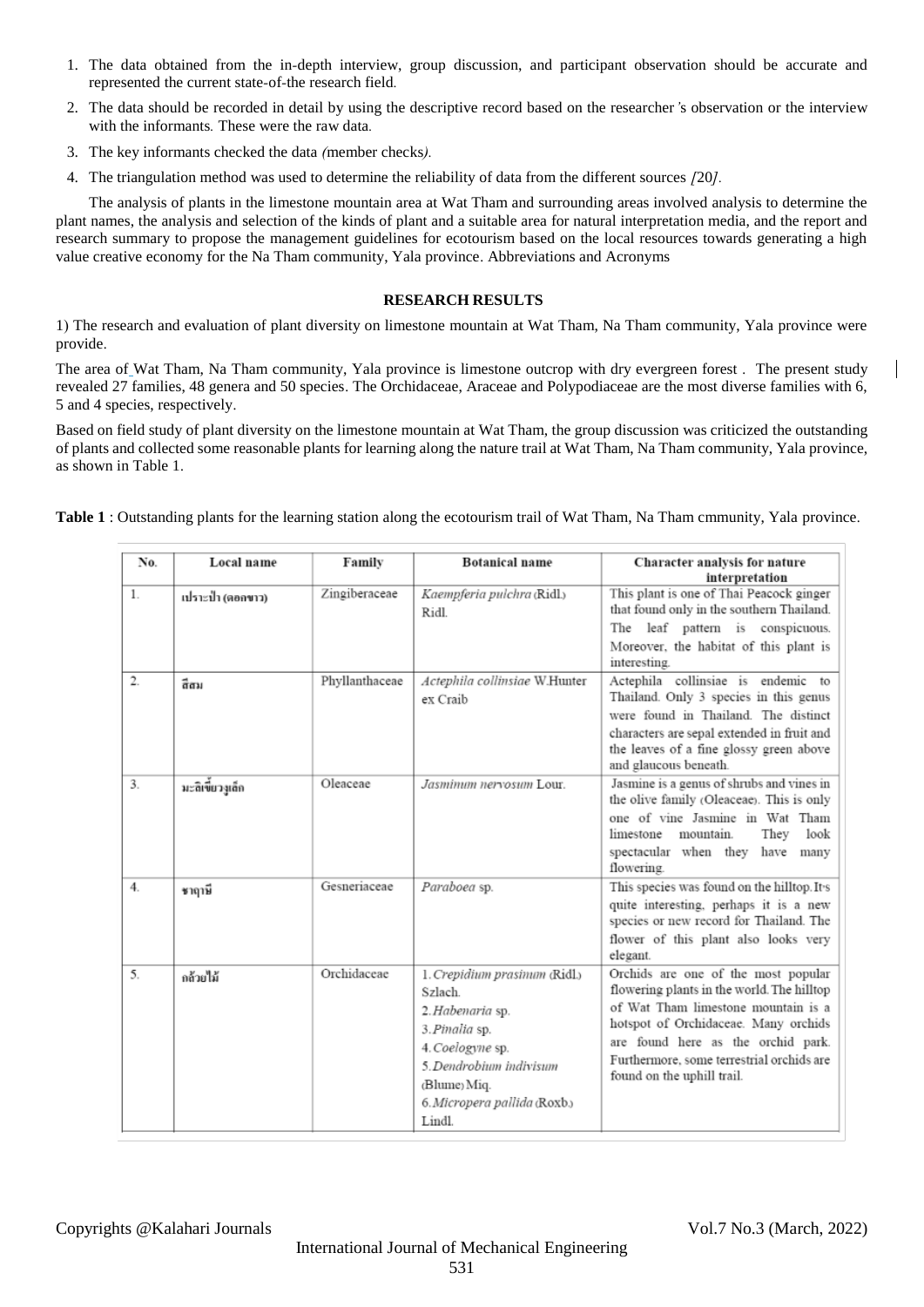Some spectacular plants discovered on the limestone mountain area at Wat Tham, Na Tham community, Yala province.



Figure 1 Plants at the limestone mountain at Wat Tham



Figure 2 The orchid ground on the hilltop of Wat Tham limestone mountain



Figure 3 Kaempferia pulchra (Ridl.) Ridl.



Figure 5 Paraboea sp.



Figure 4 Jasminum nervosom Lour.



Figure 6 Micropera pallida (Roxb.) Lindl.

2. Study results of the potential ecotourism attractions of the Na Tham community, Yala province.

1) The evaluation results of the ecotourism attractions quality at the Na Tham community, Yala province were evaluated twice, before and after the development, by three experts in tourism using the evaluation form of ecotourism attractions quality produced by the Department of Tourism, Ministry of Tourism and Sports [21]. The results indicated that the overall quality of the Na Tham community before the participatory development process (July 2020) was at a moderate level, with a 59 score or 59% or  $\star \star$ .

Moreover, the results showed that the overall quality after implementing the participatory development process over ten months (April 2021) was at a good level, with a 65 scors or 65% or  $\star \star \star$ , shown as follows.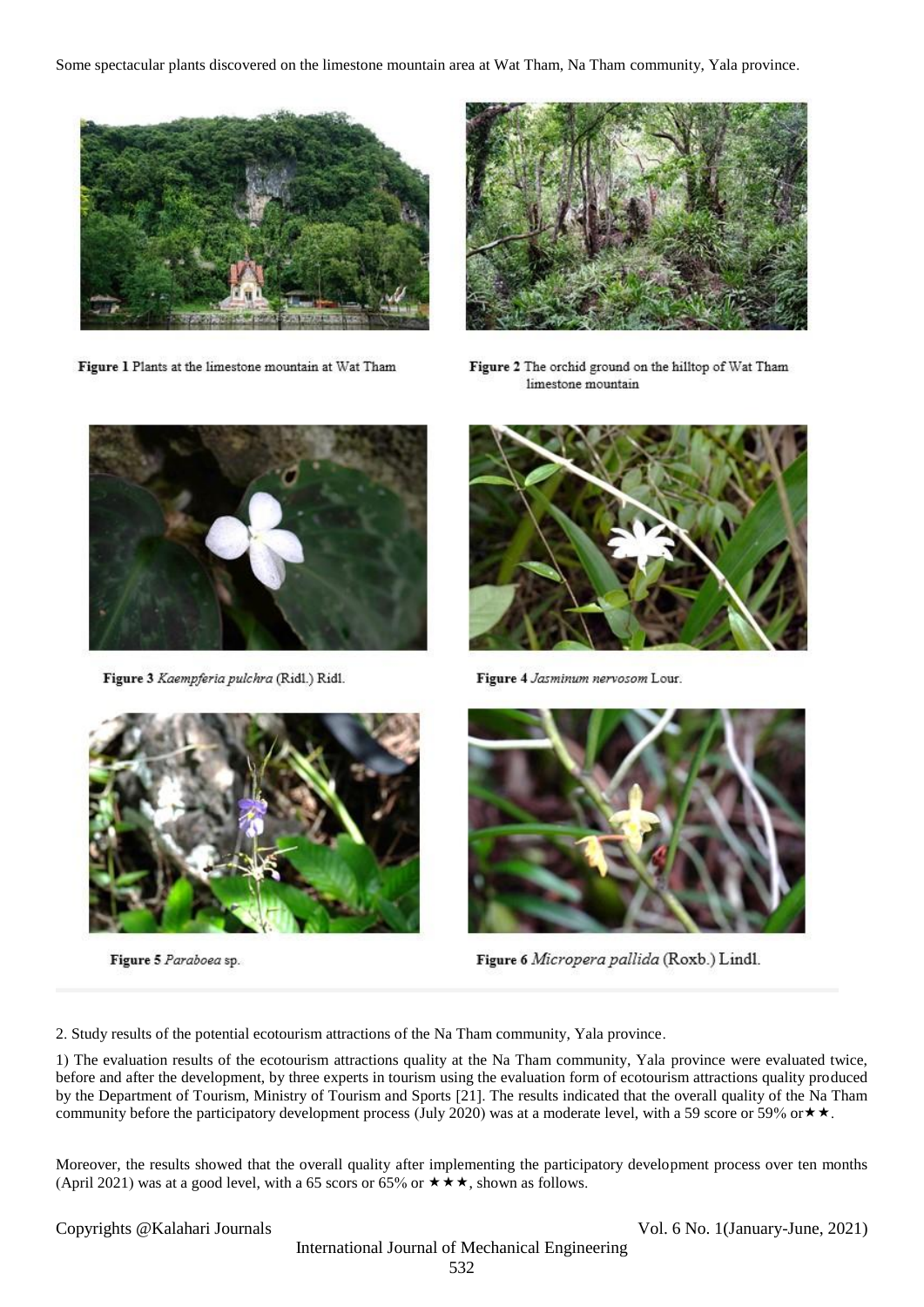| Quality Evaluation Results of Ecotourism Attractions at Na Tham Community,<br><b>Yala Province</b>                                       | <b>Before</b><br>(score $A * B$ ) | After<br>$(score A*B)$ |
|------------------------------------------------------------------------------------------------------------------------------------------|-----------------------------------|------------------------|
| 1) Potential of ecotourism                                                                                                               |                                   |                        |
| 1.1 Tourism attractiveness and natural sources of learning                                                                               | 8                                 | 8                      |
| 1.2 Natural resources fertility                                                                                                          | 8                                 | 8                      |
| 1.3 Connection between the local cultures and natural resources                                                                          | 6                                 | 6                      |
| 1.4 Safety of natural resources for tourism                                                                                              | 6                                 | 6                      |
| Total score for no. 1 (40 scores)                                                                                                        | 28                                | 28                     |
| 2) Potential of area utilization for sustainability                                                                                      |                                   |                        |
| 2.1 Management of tourist attractions utilization                                                                                        |                                   | 4                      |
| 2.2 Management of tourist service                                                                                                        | 3                                 | 3                      |
| 2.3 Management of tourism activities                                                                                                     | 3                                 | 4                      |
| 2.4 Management of follow up and evaluation of the change of area results from<br>tourism.                                                | $\overline{c}$                    | $\overline{c}$         |
| Total score for no. 2 (20 scores)                                                                                                        | 9                                 | 13                     |
| 3) Management of knowledge providing and raising awareness                                                                               |                                   |                        |
| 3.1 Have the service center to provide the information and facilities to the tourists.                                                   | 2                                 | $\overline{2}$         |
| 3.2 Provide knowledge about energy saving and accurate waste management to the<br>tourists.                                              | 3                                 | 3                      |
| 3.3 Provide knowledge about the value and conservation of natural resources to the<br>tour guide and surrounding communities.            | 3                                 | 4                      |
| 3.4 Have the knowledgeable staff who are expert in ecosystem and conservation to<br>service the tourists, entrepreneurs and communities. | 3                                 | 3                      |
| Total score for no. 3 (20 scores)                                                                                                        | $_{11}$                           | 12                     |
| 4) Participation of community in tourism activities                                                                                      |                                   |                        |
| 4.1 Local community takes part in tourism management.                                                                                    | 3                                 | 4                      |
| 4.2 Community earns income from tourism.                                                                                                 | 8                                 | 8                      |
| Total score for no. 4 (20 scores)                                                                                                        | $_{11}$                           | 12                     |
| Total score (100 scores)                                                                                                                 | 59                                | 65                     |

2) The SWOT analysis results of the Na Tham community, Yala province as ecotourism attractions based on local resources towards the high value creative economy are shown in Table 3.

**Table 3 :** Strengths, weaknesses, opportunities, and threats of the Na Tham community, Yala province as a tourist attraction

| <b>Strengths</b>                                                                                                                                                                         | Weaknesses                                                                                                                      |
|------------------------------------------------------------------------------------------------------------------------------------------------------------------------------------------|---------------------------------------------------------------------------------------------------------------------------------|
| 1. The community members were friendly and warmly<br>welcomed the tourists. There were a variety of attractions in<br>the area, such as occupations, nature, activities, traditions, and | 1. The community member who was in charge of health<br>tourism lacked of skills to design the activity to suit the<br>tourists. |
| ancient Dvaravati civilization.                                                                                                                                                          | 2. There was insufficient homestay service.                                                                                     |
| 2. The community gathered as a strong formal and informal<br>group to organize the activities. It was the strong community<br>enterprise.                                                | 3. The signs of interpretation and background<br>information along the ecotourism trail.                                        |
| 3. Tourism activities were varied, such as an activity to learn                                                                                                                          | 4. There was no standard of product pricing.                                                                                    |
| about nature from the cave, cultures, traditions, and<br>community occupations such as tie dye cloth and salted egg<br>by using Si Maya clay.                                            | 5. There were no new generation to lead the tour at the<br>tourist attractions in the community.                                |
| 4. The demand of tourists of all age ranges were fulfilled, as<br>they chose to join the activity because of the accessible route.                                                       |                                                                                                                                 |
| 5. It was plentiful with the natural resource. There were many<br>kinds of orchid covering the top of the limestone mountain at<br>Wat Tham and other kinds were found along the way.    |                                                                                                                                 |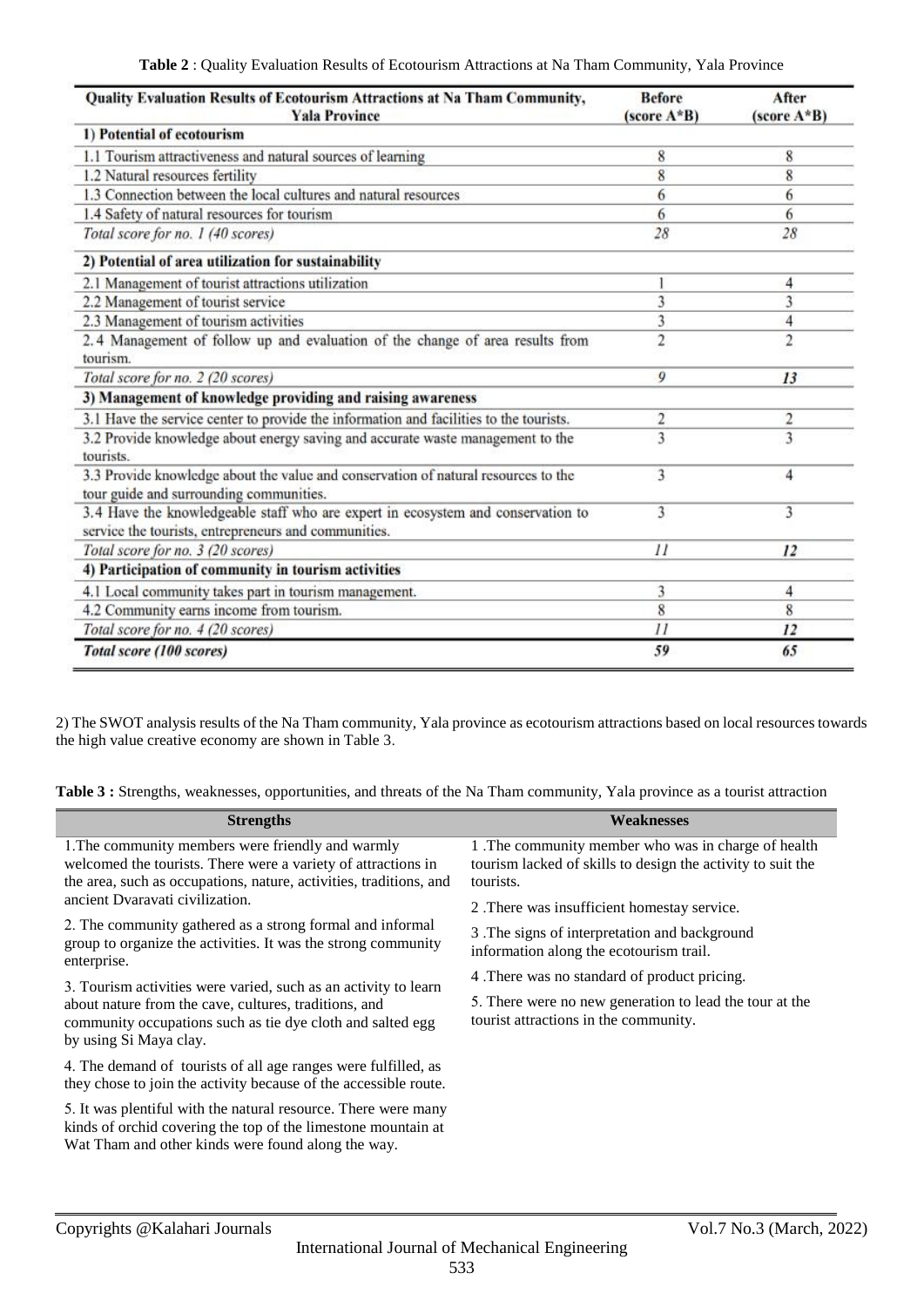| <b>Opportunities</b>                                                                                                      | <b>Threats</b>                                              |
|---------------------------------------------------------------------------------------------------------------------------|-------------------------------------------------------------|
| 1. Ecotourism is in the interest of tourists worldwide                                                                    | 1 .The uncertain world economy affects the decision of      |
| )Sustainable Development Goals(.                                                                                          | tourist to travel or not and spent less money.              |
| 2. It is consistent with the trend of tourism products and                                                                | 2. International terrorism in the three southern border     |
| services, and the behavior of Thai tourists during Covid-19                                                               | provinces is a continuing problem.                          |
| pandemic, as reported by TAT.                                                                                             | 3. Natural disaster, world climate change, and the Covid-   |
| 3. The government authorities promote the domestic                                                                        | 19 pandemic or future epidemics.                            |
| ecotourism.                                                                                                               | 4. The competition among the tourist attractions in         |
| 4. The government authorities supported Na Tham District as                                                               | ASIAN.                                                      |
| a key attractions of the province and Thailand.                                                                           | 5. The flight routes are remote and insufficient to support |
| 5. Has convenient transport and quality roads to facilitate easy                                                          | tourists from the central region.                           |
| travel.                                                                                                                   | 6. Impacts of the country's politic situations.             |
| 6. Yala Province connected to Malaysia, so it has an<br>opportunity to welcome Malaysian tourists throughout the<br>year. |                                                             |

- 3. Management guidelines for ecotourism based on local resources towards generating a high creative economy of Na Tham community, Yala province
- 3.1 Guidelines for creating a plant database to educate and upgrade the interpretation of the ecotourism attractions as nature-based tourism via online communication
- 1. Improve the plant information signs to provide knowledge to tourists at the starting point of the ecotourism route at the Na Tham community, Yala province*.*
- 2. Develop an online media, such as a Facebook page to communicate the ecotourism attractions in the Na Tham community, Yala province*.*
- 3. Create a bilingual VDO *(*Thai*-*English*)* to introduce the ecotourism attractions by having a QR code at the primary locations along the route*.*

4) Produce local interpreters to promote the ecotourism at the Na Tham cmmunity, Yala province.

- 3.2 Development guidelines for economic activities using the cultural and natural assets coupled with creativity or technologies to produce ecotourism products and activities to add commercial value for the Na Tham community, Yala province
- 1. Create communications to convey the experience of ecotourism to encourage Thais who are the target group eager to have such an experience*.*
- 2. Apply technologies to communicate and promote responsible tourism among the supply chain and Thai tourists consistent with restoring and maintaining sustainable tourism resources*.*
- 3. The community should prioritize communications to ensure public health within the area and create media to publish safe and appropriate practice guidelines for traveling to suit the new normal situation*.*
- 4. Build confidence and provide accurate knowledge to the public and local people about the safety measures of public health and zoning for ecotourism*.*
- 5. The community and government authorities should cooperate to adjust demand to promote and encourage domestic tourism to minimize the dependence on foreign markets*.*
- 6. Integrate the expertise of local agencies to create a digital ecosystem which will help to reduce the gap of digital skills and continuously update the operation bases on the database*.*
- 3.3 Development of community participation and influence on the activities to develop ecotourism for the equal benefits to upgrade the ecotourism management based on local resources towards a high value creative economy for the Na Tham community, Yala province
- 1. Support the government and private educational institutes in coaching the relevant people in the tourism industry, particularly the local people, to manage the tourism resources sustainably*.*
- 2. Establish cooperative networks between educational institutes, relevant agencies, and local authorities as the center to promote, support, and organize activities related to the management of tourism resources under the participation of the community*.*
- 3. Strengthen the community to take part in the tourist attractions management by giving important roles to the local people who have tourism*-*related jobs to generate community income appropriately for their long*-*term self*-*reliance*.*
- 4. Create a new dynamic founded on the self*-*adjustment ability of the government sector, entrepreneurs, and community to be flexible towards integration to enhance the work potential, particularly in terms of supply*.*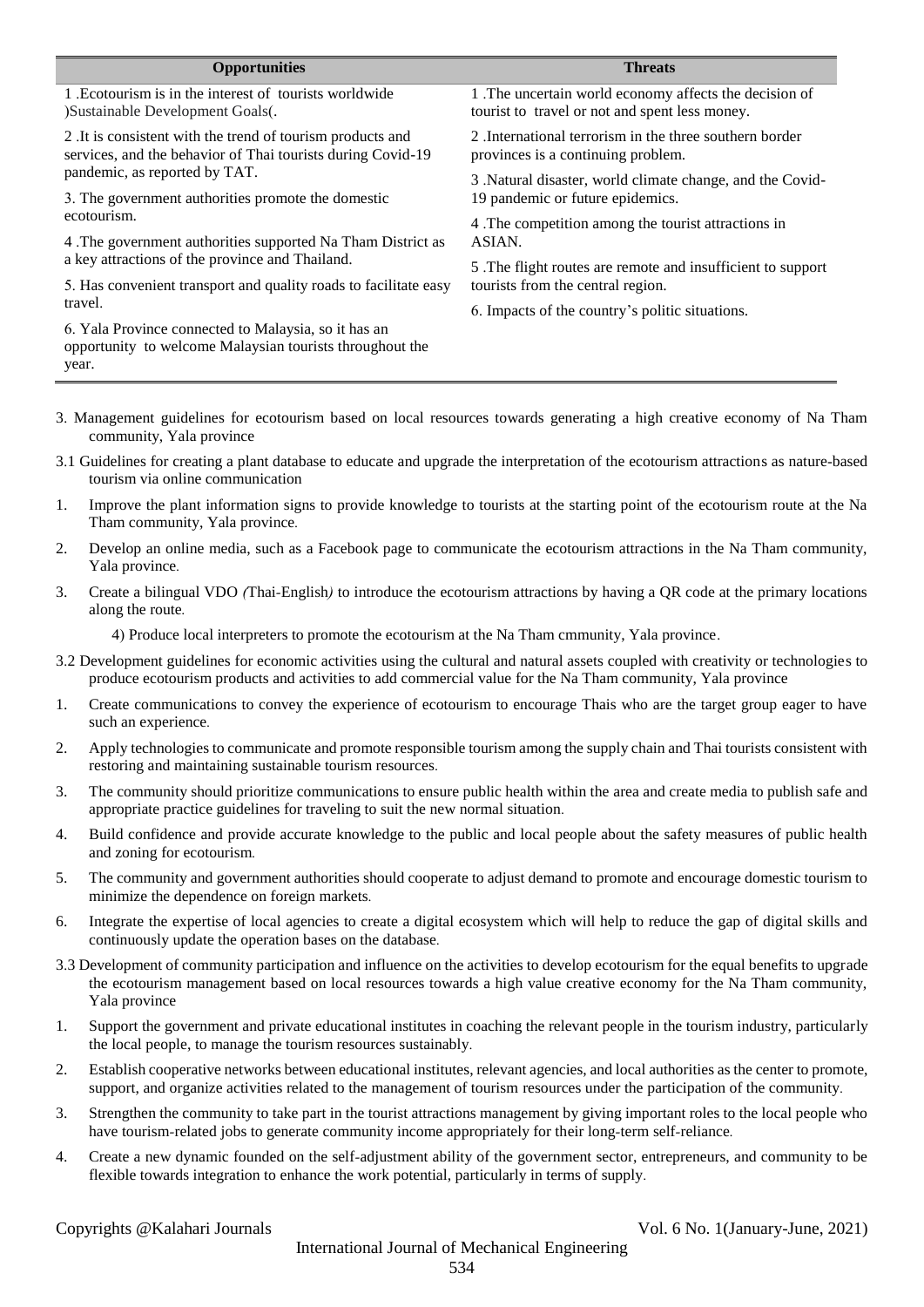

Figure 7 Field survey of plants at the limestone mountain at Wat Tham



Figure 9 Interview with Thai eco-tourist in the community



Figure 8 Group discussion of stakeholders at Na Tham Community



Figure 10 Interview with tourism entrepreneur in the community

# **DISCUSSIONS**

The results of the plant survey on the limestone mountain at Wat Tham, Na Tham community, Yala province showed that this was the first time that 50 species of plants with 27 families, and 48 genus were discovered in the area as there has never been a survey conducted in this area, and the database was very useful for the community allowing efficient conservation, care, and utilization. The researcher had a group discussion to present the findings and a database of plants found on the limestone mountain at Wat Tham and surrounding areas to set the ecotourism route. The ecotourism interpretation theory of Freeman Tilden [10] was applied as the principle to select the pattern of interpretation to suit the community. It was in line with Onanong Cheablam [11] who revealed that natural interpretation was the key activity at natural tourist attractions, where tourists could learn about the area, ecosystem, and resource, which finally created the impression and awareness. The plant database was developed via the participatory process of the community to select outstanding plant species that appeared on the ecotourism route without destroying other resources. It was consistent with the Travel Buddy [13] that described that any area that was assigned as the natural trail aimed to prevent loss from the designate route. The route was convenient and safe to ensure the tourists, as well as the plants and animals, were secure. The direction signs and plant information plates, as well as the do and don't instruction signs, were put up along the route. The visitors and tourists could gain knowledge, which was the first step to understanding, awareness, and skills and accurate practice.

Moreover, various kinds of orchids, both ground and commensal orchids grew along the way and on the top of the mountain were some assumed rare orchids. Since during the survey it was not the blooming season for some plants, so there was a lack of plant samples to identify accurately the names of all plants. Thus, further surveys are required at a different period to acquire the flowers and fruits data to identify the type of plants correctly. At the foothill, Kaempferia pulchra (Ridl.) was the only Zingiberaceae family that is found in southern Thailand, was discovered. It had a beautiful leaf pattern with white flower, though generally it is pink. It contained special antidote properties.

It was in accordance with [22] which reported that Thai people in the old day mixed its rootstock with other active bases to create the formularies of elixir or common cold drug by pounding the rootstock with onion. Furthermore, peacock ginger treated the inflammation and eye problem. Some people applied the juice by squeezing the leaf to sooth a sore throat. In addition, for the purpose of upgrading the ecotourism management based on local resources towards a high value creative economy for the Na Tham community, Yala province, the researcher proposed guidelines for creating the plant database to educate and upgrade the ecotourism interpretation via online communication as the details stated in the research results section.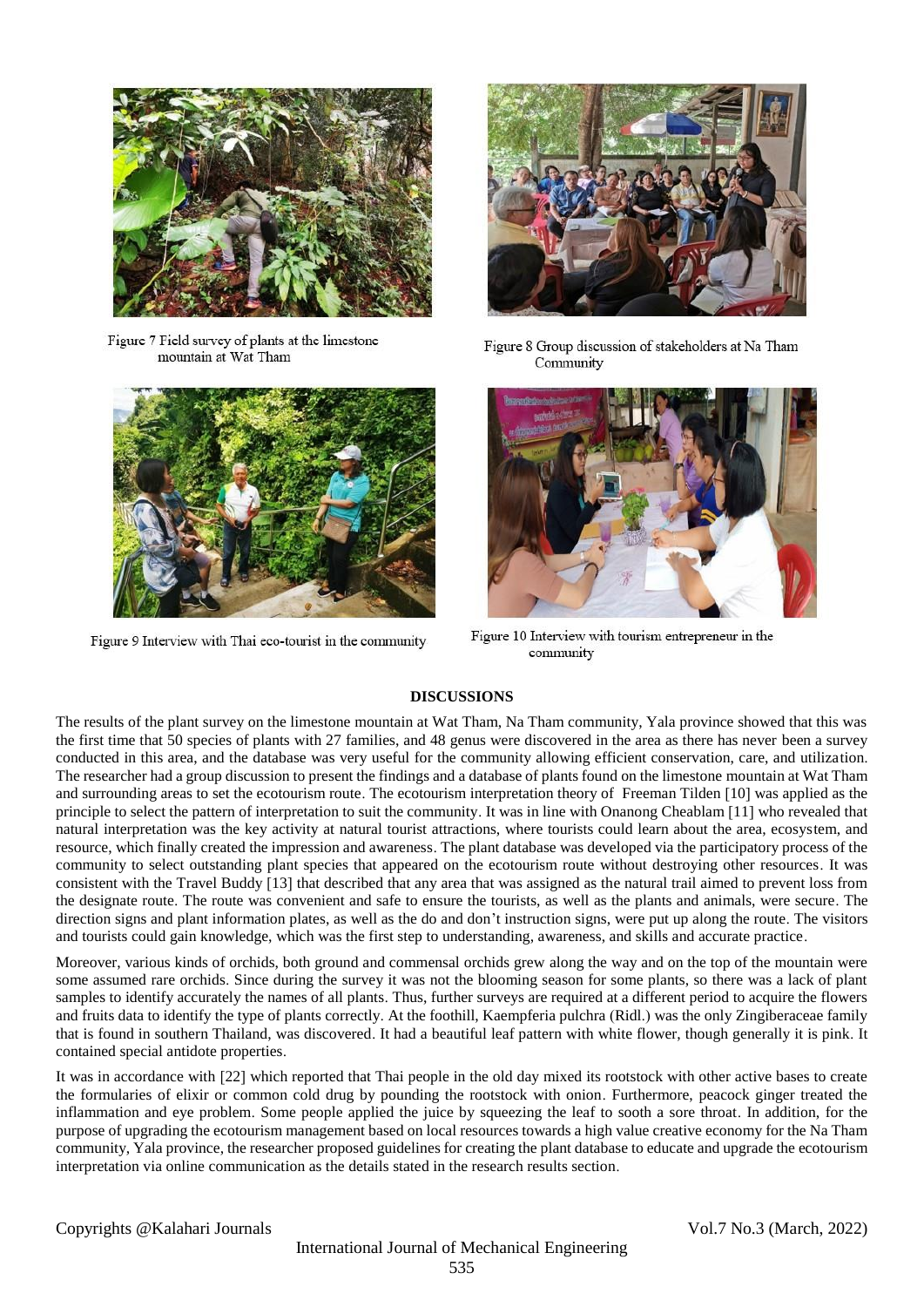The evaluation results of ecotourism attraction quality at the Na Tham community, Yala province indicated that the overall quality before implementation of the participatory development (July 2020) was at a moderate level with a 59 score. However, over the following ten months after the implementation of the participatory development (April 2021), the overall quality was at a good level with a 65 score. It was obvious that the community earned six more scores after the development process in the matter of potential of utilization for sustainability, in terms of utilization of tourist attraction, and the management of tourism activities. It reflected that the participation of the community and their self-adjustment resulted in the positive outcome. It was in line with A.H. Wertheim [23] who explained that participation was when the people took part in the decision making process in the administration and political matters to determine the demand of their own community. Moreover, [24] pointed out that giving the opportunity to the people was to empower them to mobilize the capability of resources management, decision-making, and controlling activities rather than to wait and expect the development solely. The changes at the Na Tham community clearly exhibited that the community participation was the key factor of the development. Furthermore, the researcher proposed the development guidelines for the process of community participation and their influence on the activities for developing the ecotourism in the community, aiming for equal benefits of development to improve the ecotourism management based on local resources towards the high value creative economy of Na Tham community, Yala province. In response to the research objective, which was to upgrade the community with the ecotourism, the researcher applied the content analysis method to analyze the study results of community context, plants in the community areas, and the SWOT analysis under community participation. Consequently, the researcher obtained the development guidelines for economic activities founded on the cultural and natural assets combined with creativity or technologies to produce ecotourism products and services that added commercial value for the Na Tham community, as detailed in the Research Results section. The above recommendations were in accordance with the direction of Thailand tourism development plan. [25] stated that the demand and supply should be enhanced for the community tourism during the Covid-19 pandemic. The implementation of technologies, innovations and online media to publish information, for marketing, creating tourism activities, communication, payment, and promoting the participation of the new generation was very essential. Besides, during the spread of Covid-19, the "Digital Nomad" the group of people who works online, has developed, and becomes popular; people not only work from home but also from the beach, the mountain and other tourist sites. As a result, this group of people is a target group who would possibly travel to the Na Tham community for relaxation and experience the local and natural lifestyle while learning about the ecosystem.

#### **CONCLUSION**

 The results of enhancing ecotourism management based on local resources towards generating a high value creative economy for the Na Tham community, Yala province, Thailand showed that five outstanding plant families were suitable to create learning station along the ecotourism route on the limestone mountain of Wat Tham at the Na Tham community. There are Gesneriaceae, Oleaceae, Orchidaceae, Phyllanthaceae and Zingiberaceae., , , . Moreover, during our expeditionary fieldwork on limestone mountain in September 2020 at Wat Tham, Yala province, *Paraboea* sp. (Gesneriaceae) was discovered. It was expected to be a new species or new record for Thailand was discovered. More information is needed for described and confirmed.

#### **ACKNOWLEDGEMENT**

This research is supported by funding research works from Faculty of Environmental Culture and Ecotourism of Srinakharinwirot University (No. 453/2563).

### **REFERENCES**

- [1] Tourism Authority of Thailand. (2018). Summary of the Marketing Plan 2017. Retrieved July 18, 2018, from http://www.tatreviewmagazine.com/web/menu-read-tat / menu-2016 / menu-42016 / 745-42016-th2560
- [2] Tourism Authority of Thailand. (2018). Summary of the Marketing Plan 2017. Retrieved July 18, 2018, from http://www.tatreviewmagazine.com/web/menu-read-tat / menu-2016 / menu-42016 / 745-42016-th2560
- [3] Ministry of Industry, "Thailand Industrial Development Strategy 4.0 : 20-year term (2017 2036)", (2016), Retrieved January 18, 2021, https:// shorturl.asia/Idg03
- [4] Goeldner, C., and Ritchie, B. (2006). Tourism: Principles, Practices, Philosophies, Tenth Edition. Hoboken, New Jersey: John Wiley & Sons, Inc
- [5] P. Kongprasert, "Integrated ecotourism planning for sustanable tourism development on PHA-NGAN island, suratthani province", (2008) Retrieved Mar 18, 2021, from http://shorturl.asia/veziB
- [6] R.W. McIntosh, C.R. Goeldner, and J.R.B. Ritchie, "Pleasure Travel Motivation. In: Tourism: Principles, Practices, Philosophies", 1995.
- [7] The World Tourism Organization, "International year of ecotourism ", Tourism Policy (2002), Retrieved Mar 15, 2021, from http://shorturl.asia/2Rv8h
- [8] S. Chettmart, D. Emphandhu, "Examples of ecotourism in some countries", Research Report, Bangkok: Faculty of Forestry, Kasetsart University, 1996.